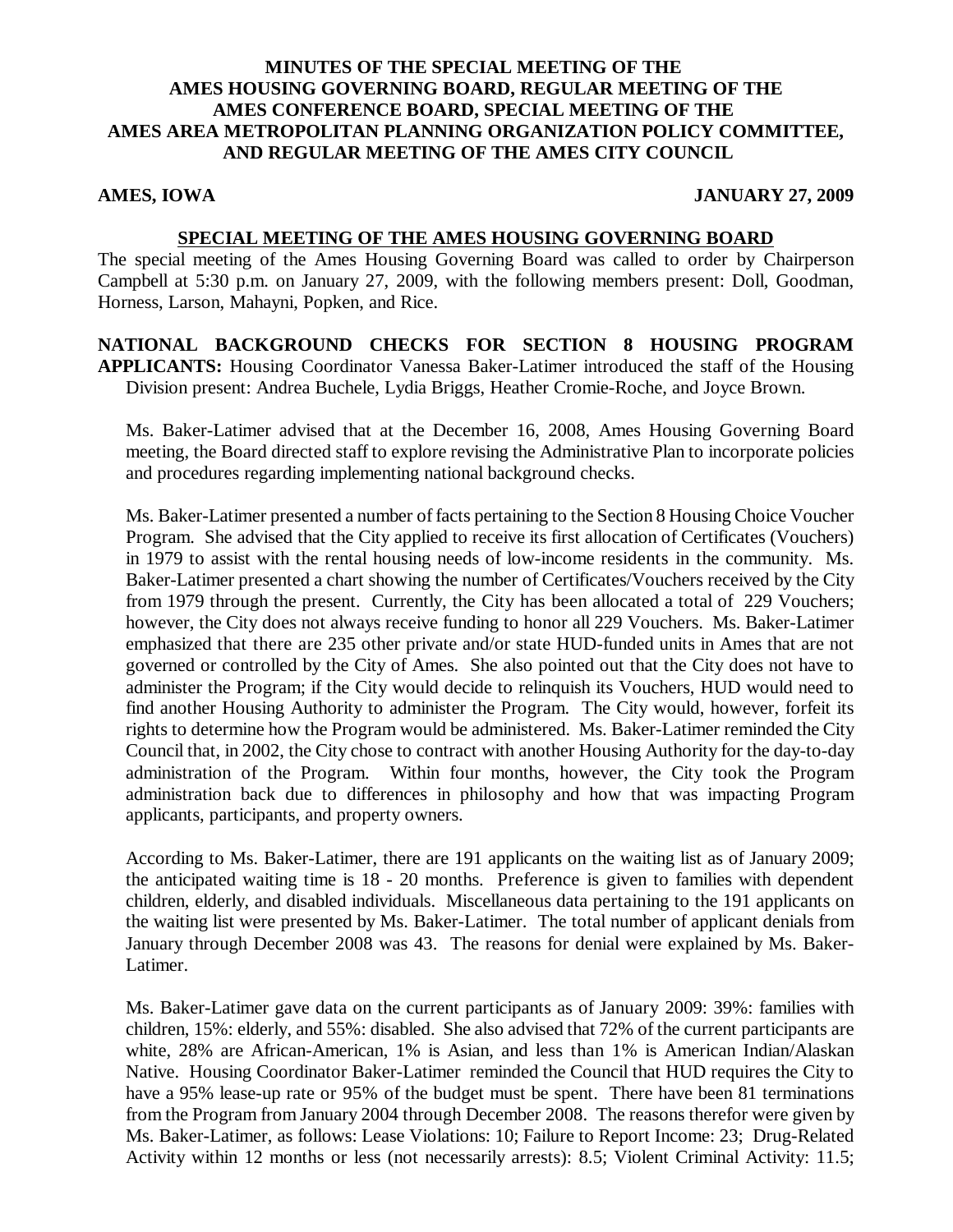Misrepresented Information: 20; In Default of a Promissory Note of Fund to be Repaid to Community: 3, and Miscellaneous Violations: 5. (Note: One person committed both drug-related and violent/criminal offenses, which is indicated by the .5 in two categories.) Ms. Baker-Latimer defined "Drug-Related" and "Violent/Criminal Activity. Expounding on those statistics, she advised that for Drug-Related Activities, there were 607 violations (not necessarily arrests) and 2,144 that fell into the category of Violent Criminal Activity.

Also noted was the fact that there were 99 "Port-Ins" from January 2001 to December 2008. "Portins" are those who transfer from one jurisdiction to another. The largest number of "Port-ins" from within the state of Iowa came from Des Moines, and the largest number of out-of-state "Port-Ins" came from Illinois. Ms. Baker-Latimer advised that if the persons had never been on the Program, background checks are done; however, if they were on the Program in another jurisdiction, background checks are not done.

Following up on a previous request made by Council Member Doll, Ms. Baker-Latimer showed a chart listing Housing Authorities similar in size to Ames. She noted that none of the Iowa Authorities of similar size to Ames do national background checks. The only state of Iowa Housing Authority that does national background checks is Iowa City. It was also reported by Ms. Baker-Latimer that the current practice is to perform local and state of Iowa background checks for drugrelated or violent criminal activity on new applicants.

Ames Police Chief Cychosz said that it was his understanding that the City Council was interested in the frequency with which types of incidents were occurring in the Ames community. He said that the Police Department queried out the reported crimes from 1998 to 2007 to give a point of comparison. Chief Cychosz emphasized that those were not necessarily arrests. Arrests would total approximately 800 for violent crimes and approximately 600 for drug-related crimes in that time period.

Council Member Rice asked if a participant would lose his or her Voucher if they were not convicted. Ms. Baker-Latimer stated that if the person is a participant, he or she would lose the Voucher if convicted of a crime. If the person is an applicant, City staff looks at a preponderance of evidence in making the decision to deny eligibility.

According to Ms. Baker-Latimer, adding national background checks for applicants or current participants would be time-consuming and have budget implications since administrative funds from HUD are not sufficient to cover the additional costs. It will also impact the performance and regulatory requirements of the City's contractual agreement with HUD; the City must meet the 95% lease-up rate.

Ms. Baker-Latimer advised that the processing time to incorporate national background screenings for applicants would add approximately four to six weeks if fingerprint checks were required. In addition, assistance from the Ames Police Department for fingerprinting would be needed. The anticipated cost could be approximately \$3,193 for the first year. Regarding current participants, the processing time to incorporate national background screenings during annual re-exams would be the same as for applicants if fingerprint checks were required. According to Ms. Baker-Latimer, the paperwork side would involve extending the processing time for August re-exams (the largest annual review period) to four months due to the downtime for the initial screening paperwork to come back from the Division of Criminal Investigation. The anticipated cost could be approximately \$9,132 for the first year and approximately \$4,566/year ongoing. Ms. Baker-Latimer also pointed out that HUD requires that participants be provided with at least a 30-day notice of their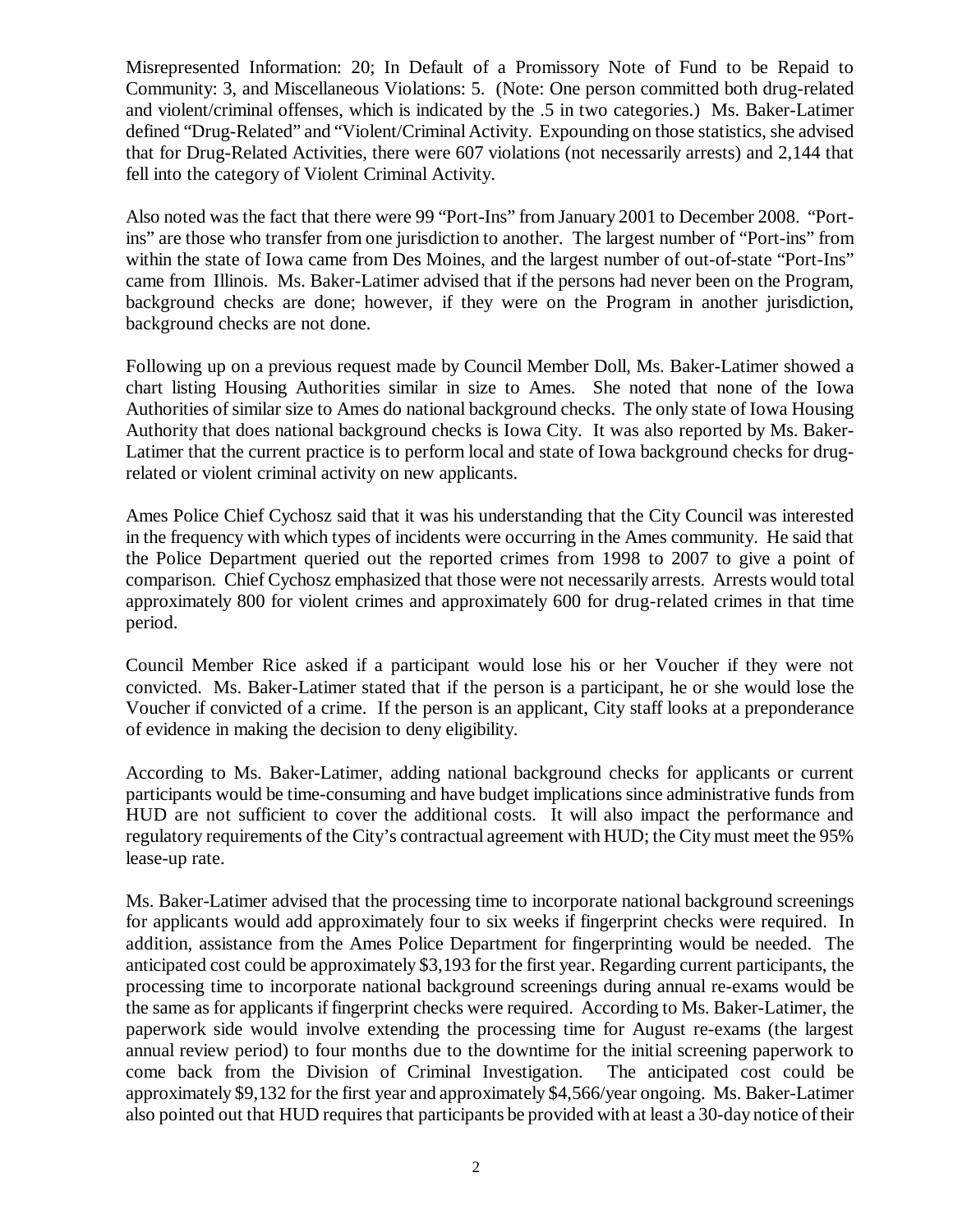rent share prior to the beginning of the lease term. Therefore, waiting for background screenings would affect the City's performance ratings, which would then impact administrative fees and housing assistance payments.

It was pointed out by Ms. Baker-Latimer that the Housing staff consists of 1.5 members assigned to administer and implement the day-to-day Program activities. Housing Program customers would definitely be impacted if national background screening checks were to be incorporated into the Program because the Program is already heavily burdened with paperwork. Ms. Baker-Latimer said that if the Council directs staff to run national background checks, those guidelines would need to be incorporated into the Administration Plan and be brought back to the City Council for approval.

Council Member Larson asked if national background checks would encompass state and local checks. Chief Cychosz advised that, in theory, national checks should include both local and state databases; however, there is a small degree of error and there is also a time delay in the data being posted to other systems. In terms of local activity, he would encourage the Housing staff to run a local check; those are performed by the Ames Police Department in a very timely manner.

Present were Cari McPartland, 3607 Annear Street, Ames, Outreach Services Coordinator at the Richmond Center; Gayla Harken, 310 Tama, Boone, Director of the Story County Community Life Program; Erin Rewarts, 807 Second Street, Nevada, Assistant Director of Story County Community Services; and Deb Schildroth, 339 North Franklin, Ames, Director of Story County Community Services. Ms. McPartland spoke on behalf of those service providers who serve persons with disabilities in Story County. She said that many of their clients utilize the City's Section 8 Program, which allows handicapped and elderly persons to reside in their homes. These service providers strongly support ensuring that participants in the Housing Program do not pose danger to the public, however, the idea of implementing federal background checks that would include fingerprinting has many unintended potential problems associated with it. Some of the clients they represent have serious mental illness; many of them experience extreme paranoia and fear of persecution, and fingerprinting them could easily contribute to an exacerbation of symptoms and even hospitalizations. Ms. McPartland reported that another unintended consequence of implementing such a policy is increasing the stigma already attached to those who live with mental health issues, as those persons would be singled out and recorded. The above-listed service providers believe that the current process seems to be effective in adequately screening new participants, and they advocated that no further more-intrusive measures be taken.

Robert Knight, 3515 Jewel Drive, Ames, indicated that he is the Pastor of New Birth Baptist Church, where the current majority of its congregation is African-American. Mr. Knight said that the City has an obligation to protect all the people of Ames. He believes that the entire process being addressed at this meeting is based on fear. He pointed out that, after 9-11, numerous things were put into place to protect people, e.g., the process people had to go through to get on an airplane. The process became so burdensome that it stopped people from flying, but it didn't catch all the knives and other weapons. Mr. Knight said that it cannot be predicted when someone is going to commit a crime; background checks might have an effect on some, but not all. He asked the City Council what is going to be next when the background checks don't work and they don't prevent crime from coming to Ames. Mr. Knight asked if he would be the next one stopped and asked if he committed a crime just because he is an African-American. He said that people are being stopped because of the color of their skin, instead of the content of their character; that is not going to make people safe. Mr. Knight pointed out that Ames Police Officers are doing a great job, but there is still crime. He feels background checks are not going to stop it, and he implored the City Council to consider that. Mr. Knight said that this is affecting more than the few African-Americans that are listed on the stat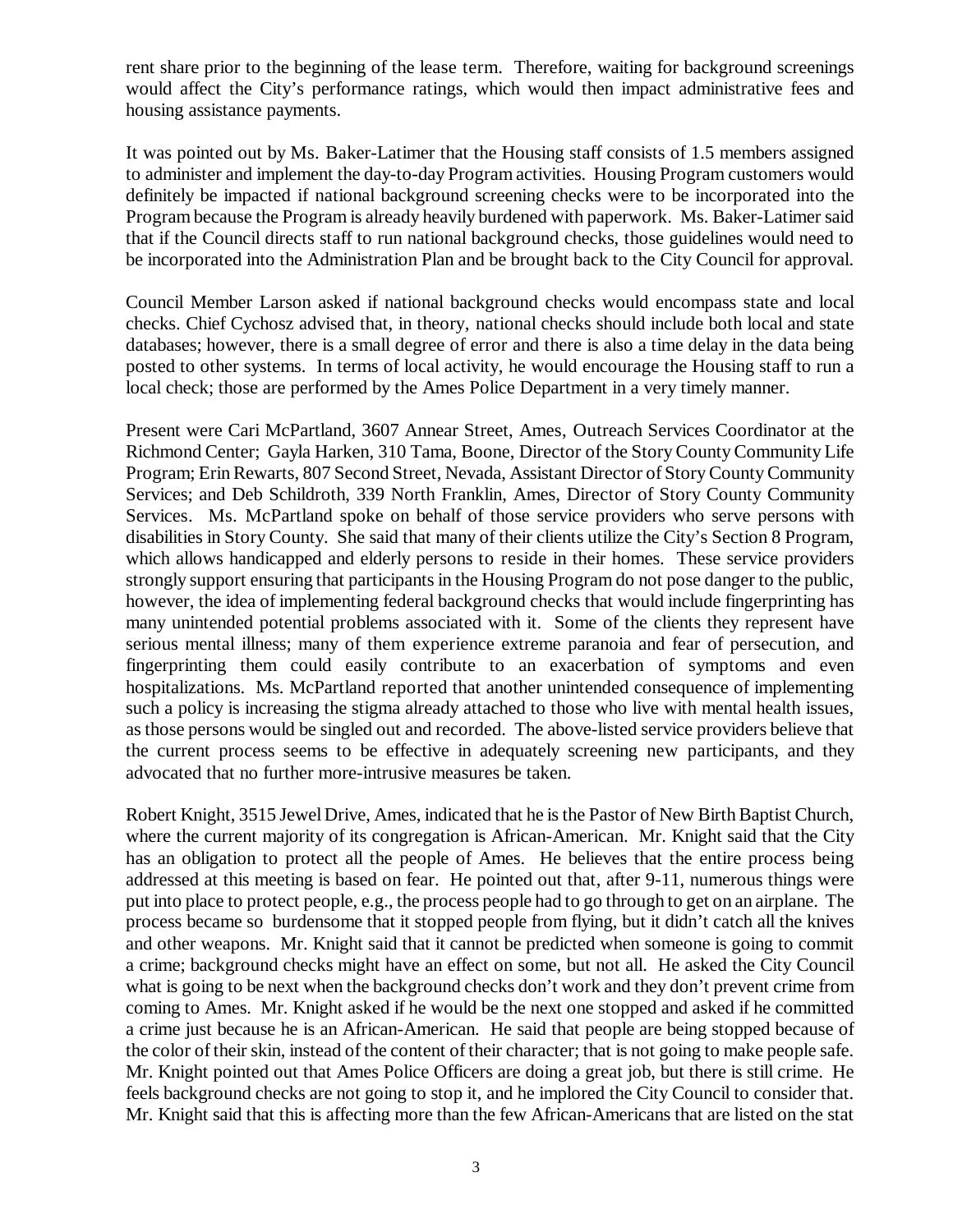sheets. He asked if any of the City Council members had been fingerprinted, stating that he can't imagine how afraid those without all their faculties would be over that process. Mr. Knight told the City Council members that they are going to affect a lot of people with their decision tonight, and urged them to think long and hard because it may affect voting members of the community.

Council Member Mahayni stated that there is another dimension – that of stereotype. He advised that he and his family had been victims of stereotyping and described a particular incident involving his sons.

Moved by Rice, seconded by Doll, to direct staff to continue the current practice of local and state background checks for drug-related or violent criminal activity on new applicants applying for rental housing assistance.

Council Member Mahayni said that the City Council owed an apology to certain members of the community for the stereotyping that has taken place and the assumptions made by some people that there was a correlation between crime and the segment of the population who are involved in the Section 8 Program.

Council Member Doll pointed out that over the past ten years, an average of 469 violent crimes occurred. As a result, a total of four persons were removed from the Program; that leaves 465 crimes that would still happen.

Council Member Popken said that one of the concerns that was raised was equity of people who live in-state versus out-of-state; however, after evaluating the information provided, "the burden put on the applicants is worse than the cure."

Council Member Larson said that he was most influenced by the information shared tonight by the representatives of the human services agencies. He did not realize how requiring national screening could affect that segment of the population.

Council Member Goodman stated that he would not be voting in support of the motion. He said that he does not believe that there is an issue in regards to safety that connects directly to Section 8 Housing; that is not accurate, and any claims made otherwise are made without data and as a result of fear. He does not believe that Section 8 poses a risk to the Ames community, and he is proud that Ames is the kind of community to provide housing for those who need it. Mr. Goodman stated that he cannot support the motion because HUD requires background checks and those checks are now not equitable. He does not believe that those from outside Iowa should be treated differently than those from Iowa. Mr. Goodman acknowledged that there are important issues concerning fingerprinting, but perhaps that might not be required if it is going to harm the person. He again stated that the data presented tonight proves that there is no connection between Section 8 Housing and violence in the Ames community.

Vote on Motion: 7-1. Voting aye: Campbell, Doll, Horness, Larson, Mahayni, Popken, Rice. Voting nay: Goodman. Motion declared carried.

**ADJOURNMENT:** The Ames Housing Governing Board meeting adjourned at 6:25 p.m.

## **REGULAR MEETING OF THE AMES CONFERENCE BOARD**

The regular meeting of the Ames Conference Board was called to order by Chairperson Ann Campbell at 6:30 p.m. on January 27, 2009. Present from the Ames City Council were Doll, Goodman, Larson,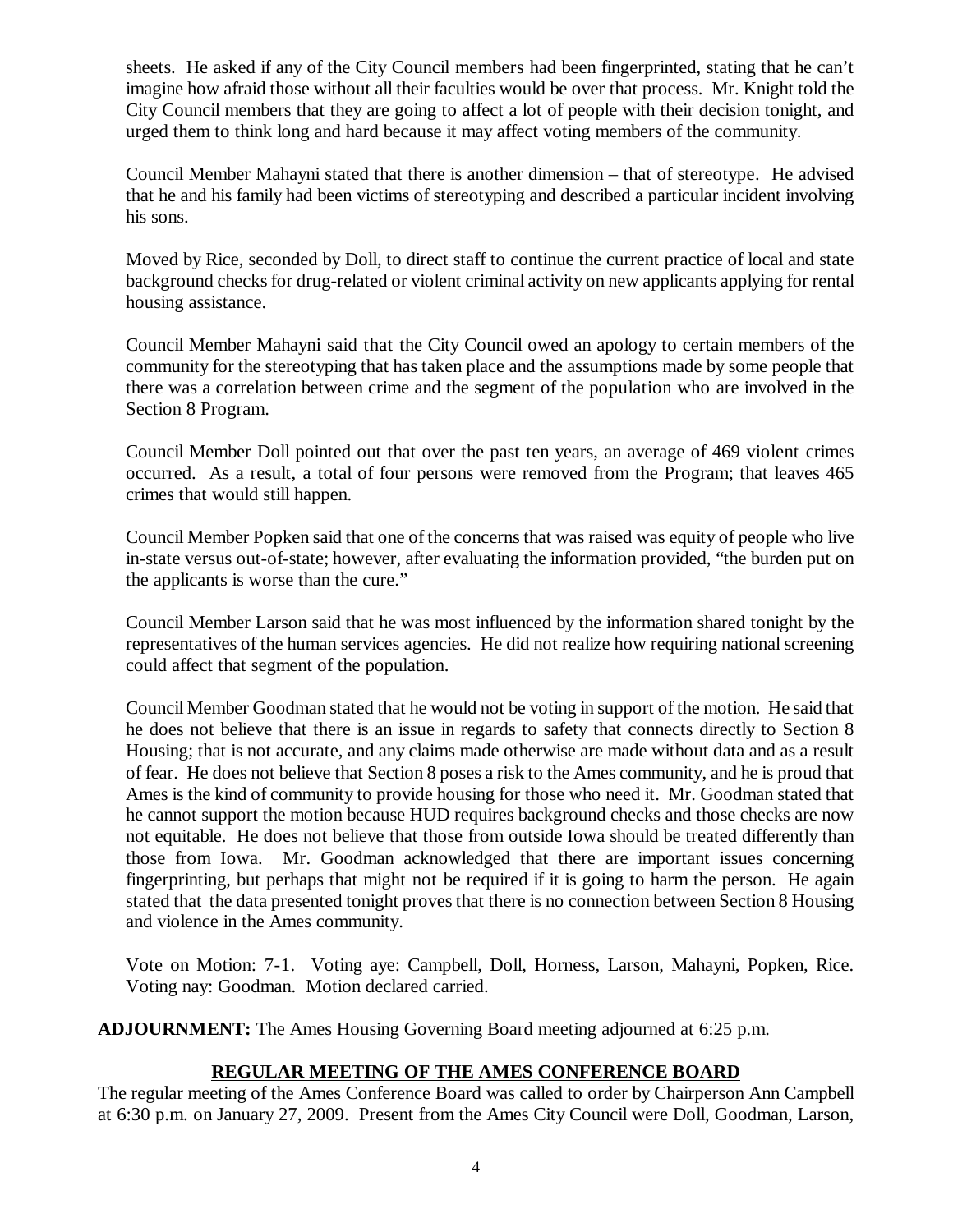Mahayni, Popken, and Rice. Story County Board of Supervisors present were Halliburton and Strohman. Representing the Ames School Board were Todey and Sodders. Gilbert School District and United School District were not represented.

**MINUTES OF THE FEBRUARY 26, 2008, CONFERENCE BOARD REGULAR MEETING:** Moved by Mahayni, seconded by Todey, to approve the minutes of the regular meeting of February 26, 2008.

Vote on Motion: 3-0. Motion declared carried unanimously.

**REAPPOINTMENT BOARD OF REVIEW MEMBER:** Moved by Todey, seconded by Halliburton, to adopt RESOLUTION NO. 09-022 approving the reappointment of Thomas Jackson to the Board of Review.

Roll Call Vote: 3-0. Resolution declared carried unanimously, signed by the Chair, and hereby made a portion of these minutes.

**DISCUSSION OF ANNUAL ASSESSOR'S CITIZEN SURVEY:** City Assessor Greg Lynch noted that the minutes of the Mini Board meeting had been provided to the Conference Board members prior to this meeting. He stated that during the most-recent Mini Board meeting, discussion was held concerning the lack of response to the Annual Assessor's Citizen Survey. Mr. Lynch indicated that the City Assessor's Office has seen a large decrease in the number of walk-in customers due to information and forms being available on the Internet; therefore, there are fewer opportunities to interact directly with the customers and ask for their opinions of the service they had received. Mr. Lynch indicated that, in an attempt to glean more participation in the Assessor's Citizen Survey, he was recommending that the survey be posted on the Internet, have the survey available at the Assessor's Office, and to conduct the Survey biennially. Another possibility offered by Mr. Lynch was to have the Assessor's Survey be part of the City's Citizen Satisfaction Survey.

Mini Board Members Todey and Larson advised that the topic had been discussed by the Mini Board and its members endorsed the idea of an Internet-based Survey. City Assessor's staff members had been present at that meeting and offered their opinions as to the best way to get citizen input regarding the quality of service that they had received. Staff members felt that the best way to get that input was via the Internet. Mr. Larson commented that it would be a question of how statistically valid the Survey needs to be; however, if it is being used as a tool to help the Assessor's Office do a better job, it would be the best method.

Conference Board Member Rice indicated his preference for the Survey to be available at all times. He did not like the idea of it being biennial.

Moved by Popken, seconded by Todey, to direct staff to post the Citizen Survey on the Internet and have paper copies of the Survey available at the Ames City Assessor's Office. Vote on Motion: 3-0.

**ASSESSOR'S BUDGET PROPOSALS:** City Assessor Greg Lynch gave the following highlights of the Budget Proposal.

- 1. Overall the assessed value of property in Ames increased 3.3% from 2007 to 2008.
- 2. Of that assessed value, the taxable value has increased 4.7% from 2007 to 2008.
- 3. Sales of new homes decreased significantly (75%) from 2007 to 2008. However, even though the overall sales volume of new homes declined, the average selling price increased by 15%.
- 4. Sales volume for existing homes declined 16.2%, and the average sales price per square foot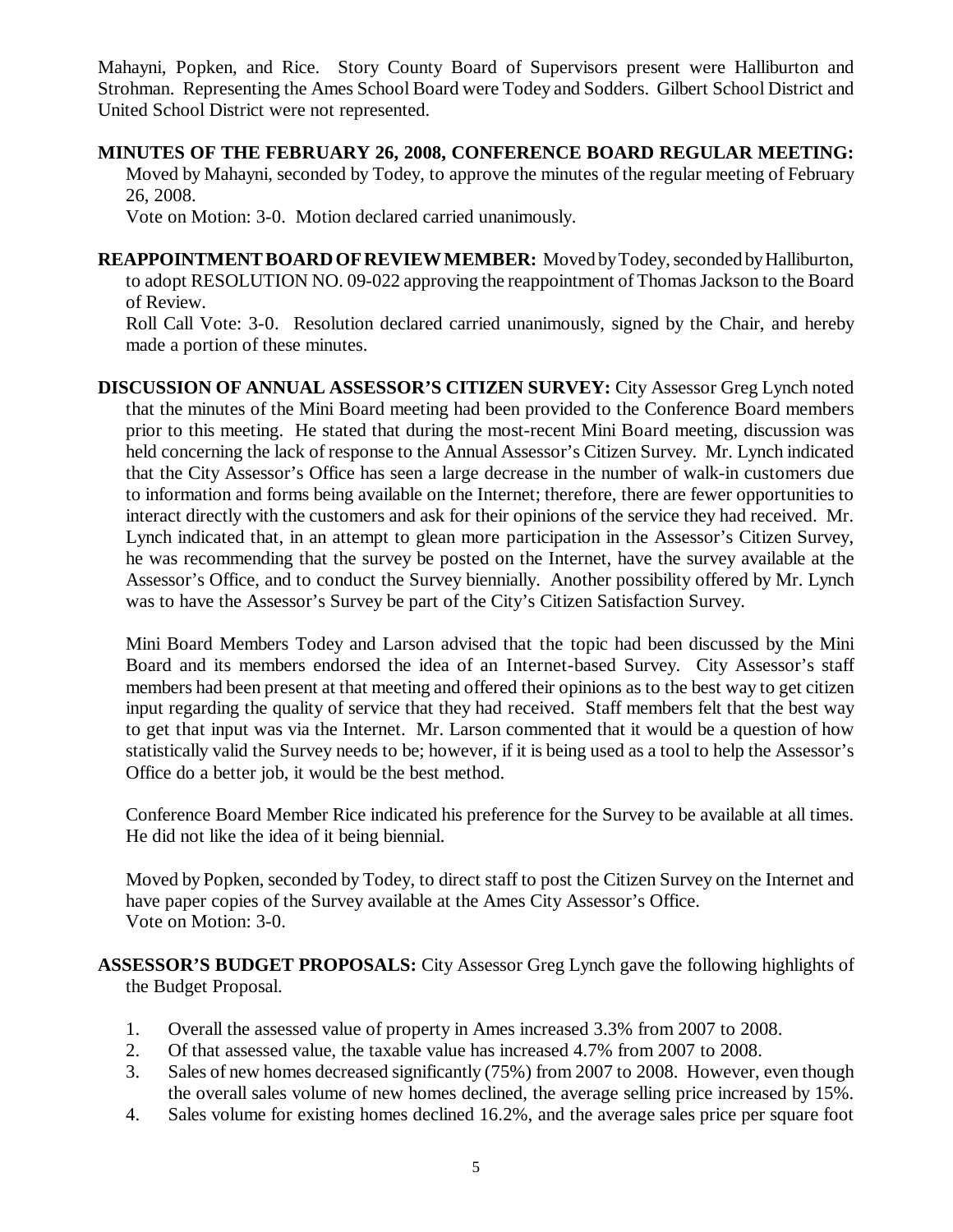decreased negligibly (03%).

Mr. Lynch advised that \$56,200 had been budgeted this fiscal year to do a house-to-house inspection of residential properties. However, the software that was purchased has been more inflexible than anticipated, so it has taken longer to compute and enter the data. According to Mr. Lynch, there has been a new development in photography, called oblique imagery, that allows for a wide-angle foursided three-dimensional view. This is an important time-saver because staff members can, while at their desks, measure the property and get detail off the pictures, before visiting the site. A proposal from Pictometry has been received in the amount of \$22,070 for oblique imagery. Mr. Lynch asked the Conference Board's approval to reallocate \$2,071 this fiscal year for a down payment, which would allow for the work to be completed by June or July. Mr. Lynch advised that when the demonstration was given on oblique imagery, many other City departments were involved. He had volunteered to pay the cost for the service this year, but hoped that when the other departments saw its worth, they would share the costs.

According to Mr. Lynch, the County entered into an agreement to lease a fiber optic line that will send data from the County Assessor's Office to the City Assessor's Office. The cost for the equipment to receive and send the signal is \$7,500 with ongoing maintenance of \$300/year (which is the same as the existing T1 line). Mr. Lynch requested that the Conference Board approve the reallocation of funds from the Comprehensive Review Appropriations from this year's budget for the needed equipment.

The Board Members' attention was directed to Attachment A of the Report. Mr. Lynch pointed out that there is a -0.4% change between the current and proposed budgets.

Council Member Goodman asked if there is a certain ending balance that is strived for every year. Chief Deputy Assessor Paul Overton said, with respect to the ending balance, expenditures were less than anticipated during the last fiscal year and those funds were carried over, resulting in a larger ending balance. He said that the City Assessor's Office strives to have15 - 20% balance remaining.

Story County Supervisor Halliburton wished to clarified an item on Page 7 under "Health Insurance." In particular, she wanted it noted that health insurance is not part of the GIS Coordinator Flex Benefits. Ms. Halliburton said that they are not anticipating a ten percent (10%) increase in health insurance, and it has nothing to do with Flex Benefits. Mr. Lynch acknowledged that the ten percent (10%) increase was anticipated for health insurance for employees of the City of Ames.

Moved by Goodman, seconded by Todey, to approve the recommendations of the Assessor's report. Vote on Motion: 3-0. Motion declared carried unanimously.

Moved by Todey, seconded by Mahayni, to receive the proposed budget (adoption of budget will occur after the hearing is held).

Vote on Motion: 3-0. Motion declared carried unanimously.

Moved by Doll, seconded by Todey, to set 6:30 p.m. on February 24, 2009, as the date of public hearing on the proposed FY 2009/10 City Assessor's budget. Vote on Motion: 3-0. Motion declared carried unanimously.

**ADJOURNMENT:** The Ames Conference Board meeting adjourned at 6:53 p.m.

# **AMES AREA METROPOLITAN PLANNING ORGANIZATION (AAMPO)**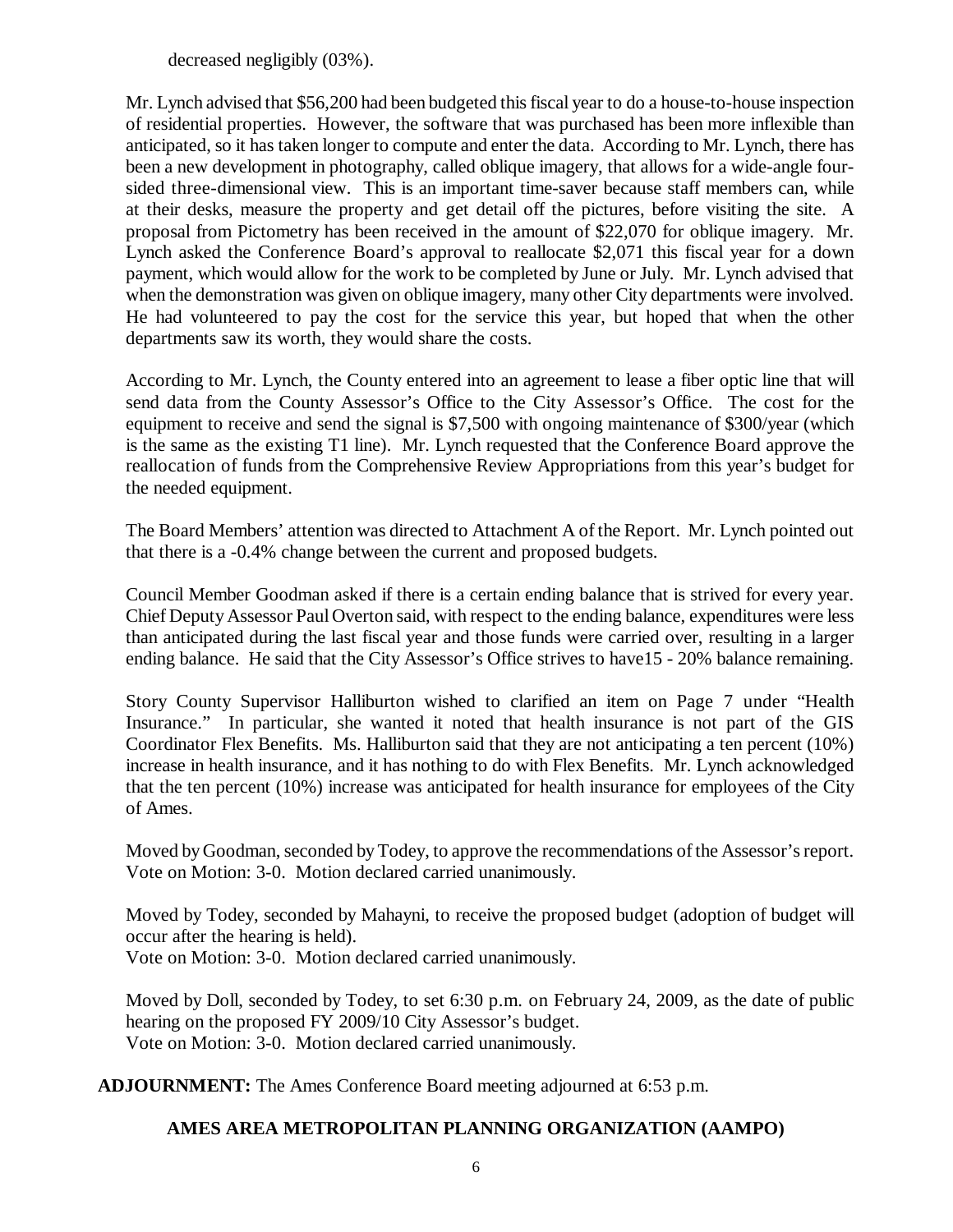# **TRANSPORTATION POLICY COMMITTEE MEETING**

The Ames Area Metropolitan Planning Organization (AAMPO) Transportation Policy Committee met at 6:58 p.m. on the  $27<sup>th</sup>$  day of January, 2009, in the City Council Chambers in City Hall, 515 Clark Avenue, pursuant to law with Ann Campbell presiding. Voting members present were Campbell, Doll, Goodman, Larson, Mahayni, Popken, and Rice, representing the City of Ames; Jane Halliburton, Story County Board of Supervisors, and Mike O'Brien, Boone County Board of Supervisors. Robert Anders of the Ames Transit Agency was absent. Mike Clayton, Iowa Department of Transportation, was also in attendance.

## **REVISIONS TO 2009 PASSENGER TRANSPORTATION DEVELOPMENT PLAN (PTDP):**

Public Works Director John Joiner pointed out that Congress has been working on the Stimulus Package, and in preparation for the release of those funds, the City is bringing forth transit projects at this meeting. He noted that the highway stimulus projects will be brought before the AAMPO Transportation Policy Committee next month.

Transit Director Sheri Kyras asked for approval of additional buses to be added to the current 2009 PTDP; that is the first step for consideration of funding under the Economic Stimulus Package. She explained the projects and text to be added to the PTDP:

- 1. Ten 40-foot Heavy-Duty Diesel/Hybrid Expansion Buses with Cameras
- 2. Three Light-Duty Low-Floor Buses
- 3. Three Light-Duty Low-Floor Buses upgrade (Funding was approved in 2008 when "low-floor" buses were not available. Additional funding to upgrade to "low-floor" buses is now being requested.)

Ms. Kyras explained that the addendum will be immediately submitted to the Iowa Department of Transportation. On Thursday, they will start considering the projects.

Moved by Goodman, seconded by Popken, to approve the new and revised projects and text revisions to the 2009 Passenger Transportation Development Plan. Vote on Motion: 9-0. Motion declared carried unanimously.

**ADJOURNMENT:** The meeting adjourned at 7:04 p.m.

# **REGULAR MEETING OF THE AMES CITY COUNCIL**

The regular meeting of the Ames City Council was called to order by Mayor Campbell at 7:08 p.m. on January 27, 2009, in the City Council Chambers in City Hall, 515 Clark Avenue. Present from the Ames City Council were Doll, Goodman, Larson, Mahayni, Popken, and Rice. *Ex officio* Member Tracy was also present.

**CONSENT AGENDA:** Council Member Popken asked to pull Item No. 14, which pertained to the Southwest Ames Storm Water Management Improvements near Greenbriar Park.

Moved by Goodman, seconded by Rice, to approve the following items on the Consent Agenda:

- 1. Motion approving payment of claims
- 2. Motion approving minutes of Regular Meeting of January 13, 2009, and Special Meeting of January 20, 2009
- 3. Motion approving certification of civil service applicants
- 4. Motion accepting Report of Contract Change Orders for January 1-15, 2009
- 5. Motion approving renewal of the following beer permits and/or liquor licenses: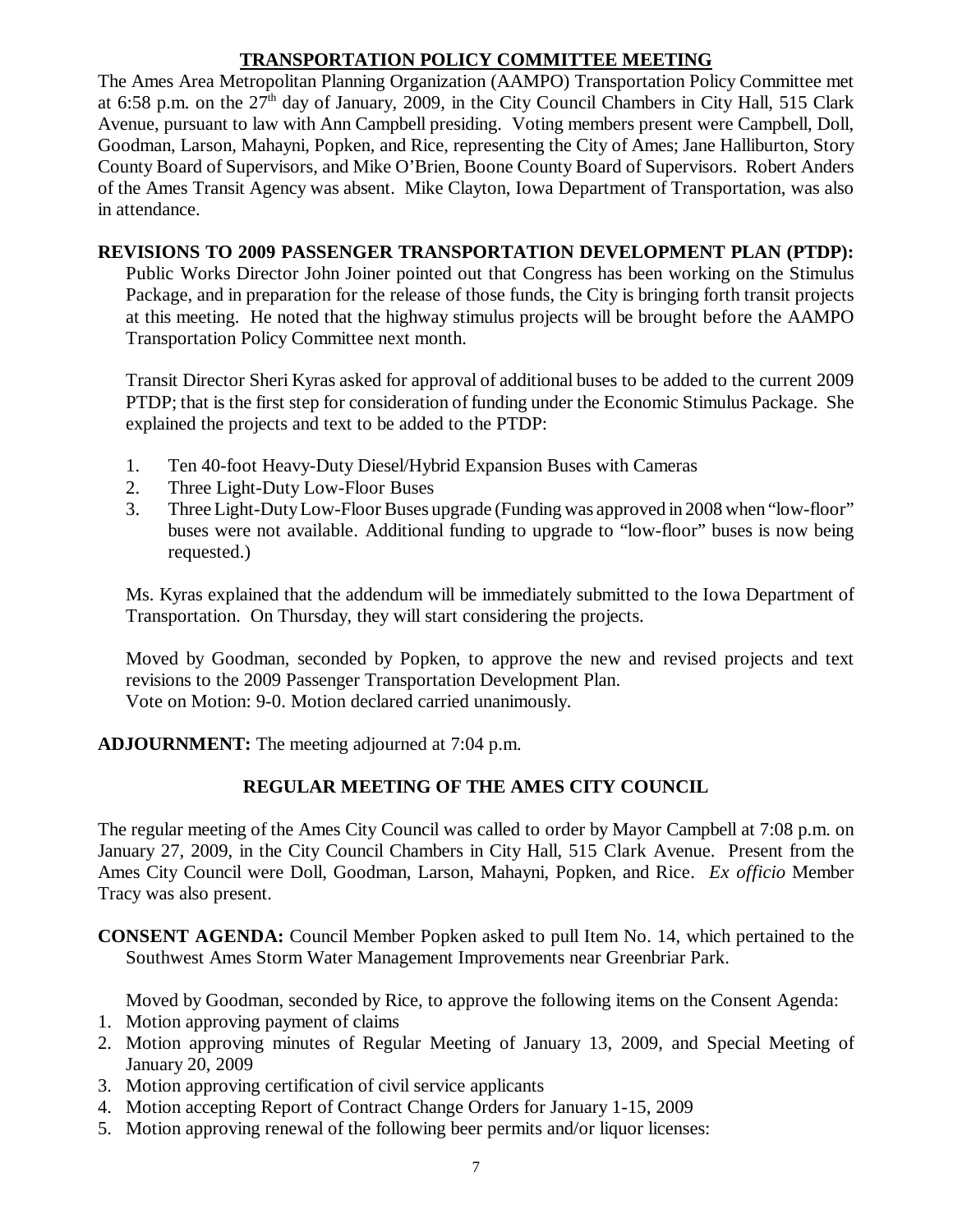- a. Class C Liquor Café Shi, 823 Wheeler Street, Ste. 5
- b. Class A Liquor American Legion Post #37, 225 Main Street
- c. Class B Native Wine Coe's Floral & Gifts, 2619 Northridge Parkway
- 6. Motion approving grant application to Department of Homeland Security Emergency Operations Center for funding to renovate and improve City's Emergency Operations Center
- 7. RESOLUTION NO. 09-023 approving Quarterly Investment Report for period ending December 31, 2008
- 8. RESOLUTION NO. 09-024 adopting proposed changes to Personnel Policies and Procedures Manual reinstating requirement for Fitness to Return to Work Certification form under Family and Medical Leave Policy
- 9. RESOLUTION NO. 09-025 approving City of Ames' participation in 28E Agreement with Metropolitan Incident Command Radio Network
- 10. RESOLUTION NO. 09-026 approving Qwest Communications three-year Internet Service Agreement for Power Plant Control Room
- 11. RESOLUTION NO. 09-027 approving Public Road Crossing Improvement Agreement for reconstruction and widening of existing Bloomington Road at-grade public road crossing
- 12. RESOLUTION NO. 09-028 approving revision to Purchasing Agreement with Habitat for Humanity of Central Iowa for property located at 608 Durrell Circle
- 13. RESOLUTION NO. 09-029 approving purchase of one 2009 Ford flex-fueled Crown Victoria at a cost of \$22,510
- 14. RESOLUTION NO. 09-031 accepting storm sewer easement with Iowa State University for 2006/07 Annual Residential Street Low-Point Drainage Improvements (Stanton Avenue and Chamberlain Street)
- 15. RESOLUTION NO. 09-032 accepting final completion of Lincoln Way and Lynn Avenue Traffic Signal Project
- 16. RESOLUTION NO. 09-033 accepting final completion of Lincoln Way and Welch Avenue Traffic Signal Project
- 17. RESOLUTION NO. 09-034 accepting final completion of Water Pollution Control Facility Trickling Filter Building Heat Recovery Unit

Roll Call Vote: 6-0. Resolutions declared adopted unanimously, signed by the Mayor, and hereby made a portion of these minutes.

**SOUTHWEST AMES STORM WATER MANAGEMENT IMPROVEMENTS (NEAR**

**GREENBRIAR PARK):** Council Member Popken asked for an explanation of this project from City Manager Schainker. Mr. Schainker explained that this project is the storm sewer disconnect to protect Greenbriar Park and the adjacent golf course. He pointed out that funding for this project is included in the first year of the proposed 2009-2014 Capital Improvements Plan. It is unusual that staff is asking for approval of preliminary plans and specifications before the funding is actually approved for the project; however, in anticipation of flooding after all the snow melts and in an effort to begin this project in the spring, it is on tonight's agenda. The contract is not due to be awarded until the Council meeting scheduled for February 24. Budget discussions will have concluded by that date, which would allow the Council to reject the bids if they so desire.

Council Member Larson asked if a design concept had been developed. Municipal Engineer Tracy Warner advised that plans and specifications have been developed; the project is basically a realignment of the existing channel and a bridge. Mr. Larson asked if the bridge that currently goes over Squaw Creek will continue to be used for the trail after the Grand Avenue Extension project is completed. Ms. Warner said that the horizontal separation will be reviewed to see if there would be less hydraulic impact on Squaw Creek to actually combine them into one structure or remain as two. According to Ms. Warner, a box culvert would have been more expensive. Council Member Larson expressed his continued dismay at the amount of funding for this project.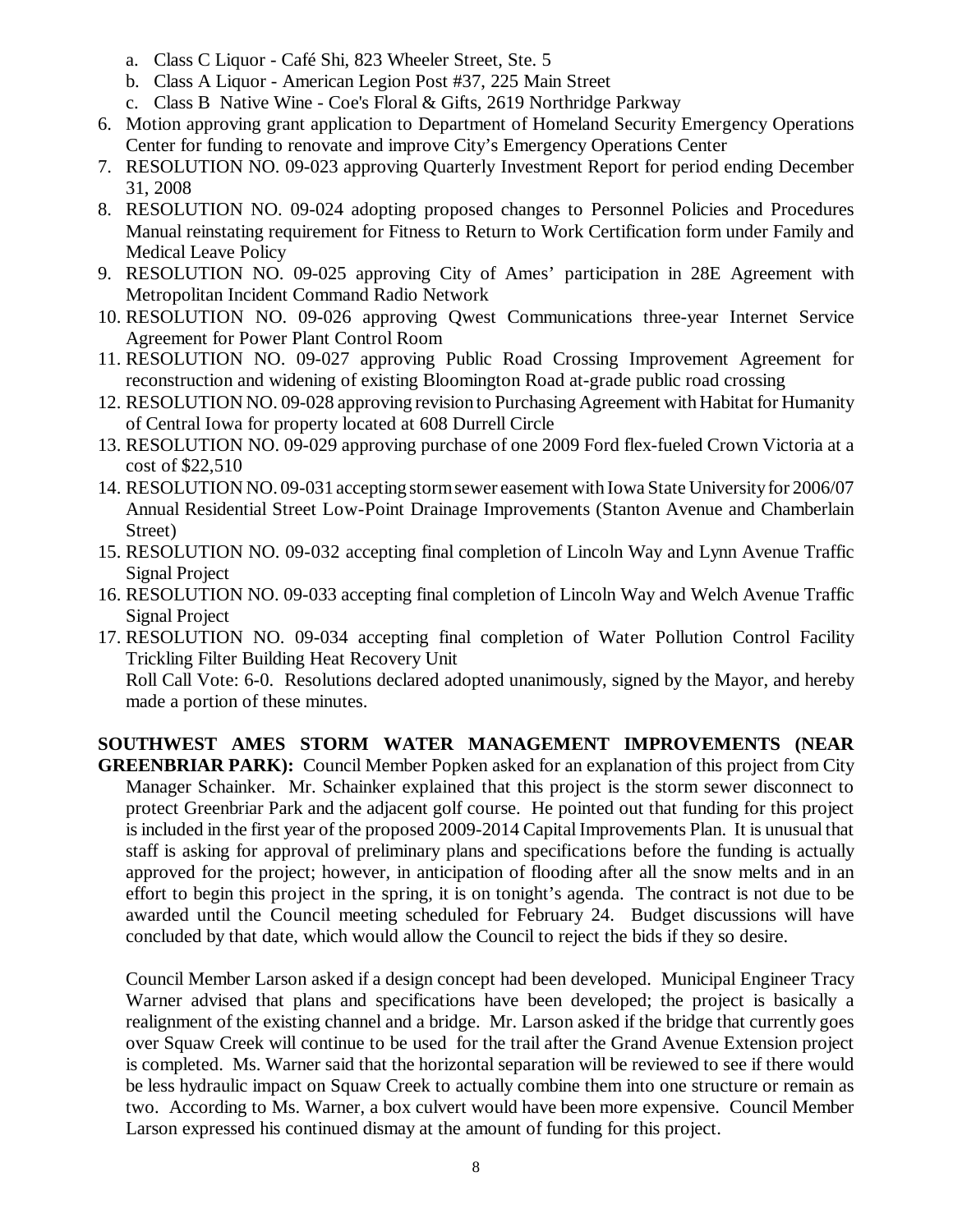Moved by Popken, seconded by Rice, to adopt RESOLUTION NO. 09-030 approving preliminary plans and specifications for Southwest Ames Storm Water Management Improvements (near Greenbriar Park), setting February 18, 2009, as bid due date and February 24, 2009, as date of public hearing.

Roll Call Vote: 5-1. Voting aye: Doll, Goodman, Mahayni, Popken, Rice. Voting nay: Larson. Resolution declared adopted, signed by the Mayor, and hereby made a portion of these minutes.

- **PUBLIC FORUM:** Susie Petra, 2011 Duff Avenue, Ames, asked the City Council not to let shortsightedness affect their decision on Carr Pool. She gave the definition of "group think," and indicated that City Hall, the former Central Junior High building, was nearly demolished due to "group think." Ms. Petra advised that there is a tremendous need in the community for Carr Pool. She believes that the new Aquatic Center will not meet the needs of everyone. The community's age demographics were provided by Ms. Petra. She reminded the City Council that older adults in Ames have supported many facilities for younger people throughout the years. Ms. Petra also indicated that she has talked to Iowa State University architects about innovative ideas for Carr Pool, including a retractable roof. She asked the City Council to revise their thinking, throw out "group think," and consider making Carr Pool a 12-month facility.
- **DOLLAR DAYS**: Moved by Goodman, seconded by Larson, to approve the requests from Main Street Cultural District for suspension of parking regulations and enforcement for Dollar Days promotion on January 29-31, 2009.

Vote on Motion: 6-0. Motion declared carried unanimously.

**2009-2014 CAPITAL IMPROVEMENTS PLAN (CIP):** Mayor Campbell invited the public to provide input on the 2009-2014 CIP.

Erica Fuchs, 4014 Marigold Drive, Ames, urged the City Council to keep Carr Pool open instead of continuing with the Plan to spend \$50,000 in 2010 to demolish its basin. She noted there two projects included in the 2009-2014 CIP: a Downtown interactive fountain and a concrete bike park. Ms. Fuchs pointed out that, according to the CIP, the ideas for those two projects originated from City staff, whereas support for Carr Pool comes from the public. She asked that preference be given to the project supported by the public when it comes to recreational facilities. Ms. Fuchs noted that the interactive fountain and the bike park would cost taxpayers \$300,000 and \$175,000, respectively. She asked that the City Council seek input from the public, e.g., a City survey, before plans to demolish Carr Pool are continued. According to Ms. Fuchs, the City's informational brochure on the aquatic center bond issue misinformed the public by calling Carr Pool "an 80-year-old facility," when, in fact, the basin was reconstructed in 1977-78 and the bathhouse is newer than the basin. She also noted that the information distributed about the bond issue for a new aquatic center made no mention of Carr Pool. Ms. Fuchs shared several pictures of Carr Pool as it currently exists in an effort to show that the facility should not be demolished.

Neala Benson, 614 Hodge, Avenue, Ames, advised that she was representing the Ames Foundation. The Ames Foundation Board is aware that the City has allocated funding in FY 2010/11 for an interactive fountain to be located in the Downtown. Ms. Benson noted that the Foundation fully supports that project, but would like to see it expanded and be located on the City-owned property east of City Hall (in the parking lot between City Hall and First National Bank). Besides the fountain, the project could include a pavilion that could accommodate special events, e.g., Cityadministered farmers' market, musical events, and green open space. Ms. Benson stated that, after extensive discussion at its December meeting, the Ames Foundation Board of Directors decided to ask the City Council to delay the fountain project until FY 2013/14, but identify \$20,000 in the FY 2009/10 budget for a conceptual design study and cost estimate for a downtown enhancement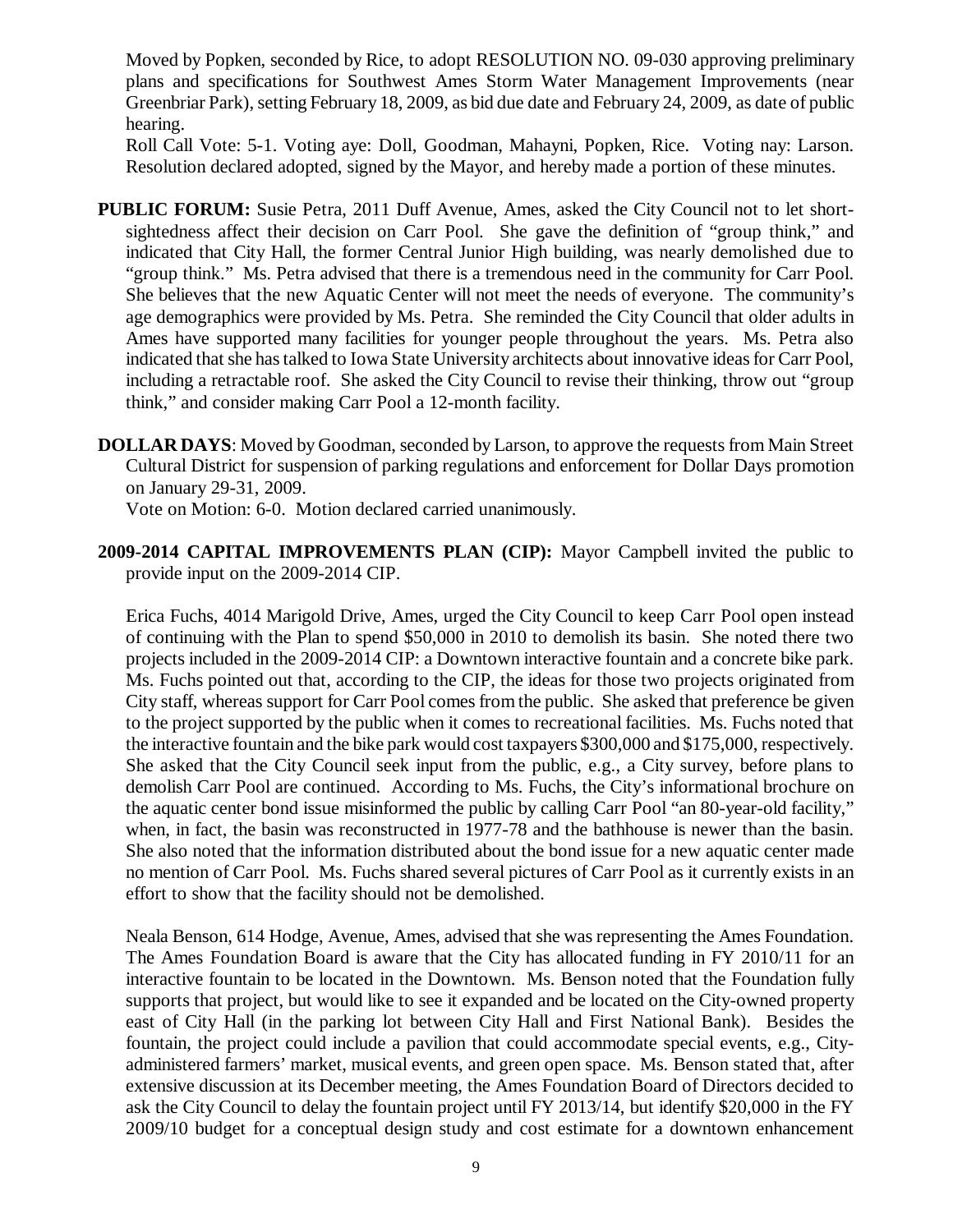project encompassing a pavilion. Once the design has been developed and cost estimates made, public input sessions could be held to gain insight on the proposed location and project elements. It was also noted that the project could be developed as a public/private partnership, and the Ames Foundation would commit to lead a fund-raising effort for the project to be located in the parking lot directly east of City Hall.

Council Member Popken asked Ms. Benson if the Ames Foundation would be willing to discuss ideas for the project with the Main Street Cultural District. Council Member Goodman elaborated that there had been a lot of push-back to make sure that the Downtown Catalyst Project would be located on Main Street. Ms. Benson indicated that they would like the interactive fountain project to be located site between City Hall and the First National Bank, but other ideas could be explored through the study.

Council Member Goodman asked if the funding for a study should be allocated from the CIP. City Manager Schainker indicated that if it were part of the interactive fountain project, it should be included in the CIP with a funding source identified.

Council Member Larson requested to know the status of possible construction of a parking ramp in the Downtown. Mr. Schainker pointed out that there is no funding earmarked for that purpose in the 2009-2014 CIP. The City Council had directed that an estimate be compiled by staff for the costs of a study regarding the need for a parking deck in the Downtown, and that is being worked on.

Jayne McGuire, Director of the Main Street Cultural District, advised that she was fairly new to the position and not real familiar with the Main Street Catalyst Project. She indicated that a parking deck is very important to the Main Street area; there is a real need for additional parking. Ms. McGuire pointed out that if the parking lot between the City Hall and First National Bank is taken out for other uses, it would exacerbate the Downtown parking problems. Ms. Goodman felt that the Downtown Catalyst Project has "morphed" into a parking deck. He likes the idea of putting an interactive fountain project in the parking lot east of City Hall, but the public must be brought on board with the concept.

Council Member Larson recommended that dollars be set aside in the CIP for a parking deck and/or a project including an interactive fountain. Council Member Rice agreed, stated that the Downtown has been made a priority of the City Council, and monies should be set aside for both projects, and possibly more. Council Member Mahayni pointed out that a destination project and a recreational venue in the Cultural District would make a great project.

**DEVELOPER'S AGREEMENT–AMES COMMUNITY INDUSTRIAL PARK:** City Manager Steve Schainker reminded the Council members that they had, on January 13, 2009, referred the proposed Developer's Agreement with Dayton Park LLC back to staff. That action was taken due to certain Council members' concerns with the proposed language, feeling that it gave an unfair advantage to Dayton Park developers over other developers who might want to benefit from the TIF incentives being offered by the City.

Mr. Schainker explained language revisions that he was now proposing regarding Paragraphs 13 and 16, which pertained to sale of land and the timeline for constructing buildings. He also reviewed his proposed revisions regarding Paragraphs 1 and 4 of the Restrictive Covenants, which is Exhibit B to the Agreement. City Manager Schainker stated that, if the above-described revisions are approved, the Developer's Agreement, in its entirety, will be added to the City Council's February 10 Agenda.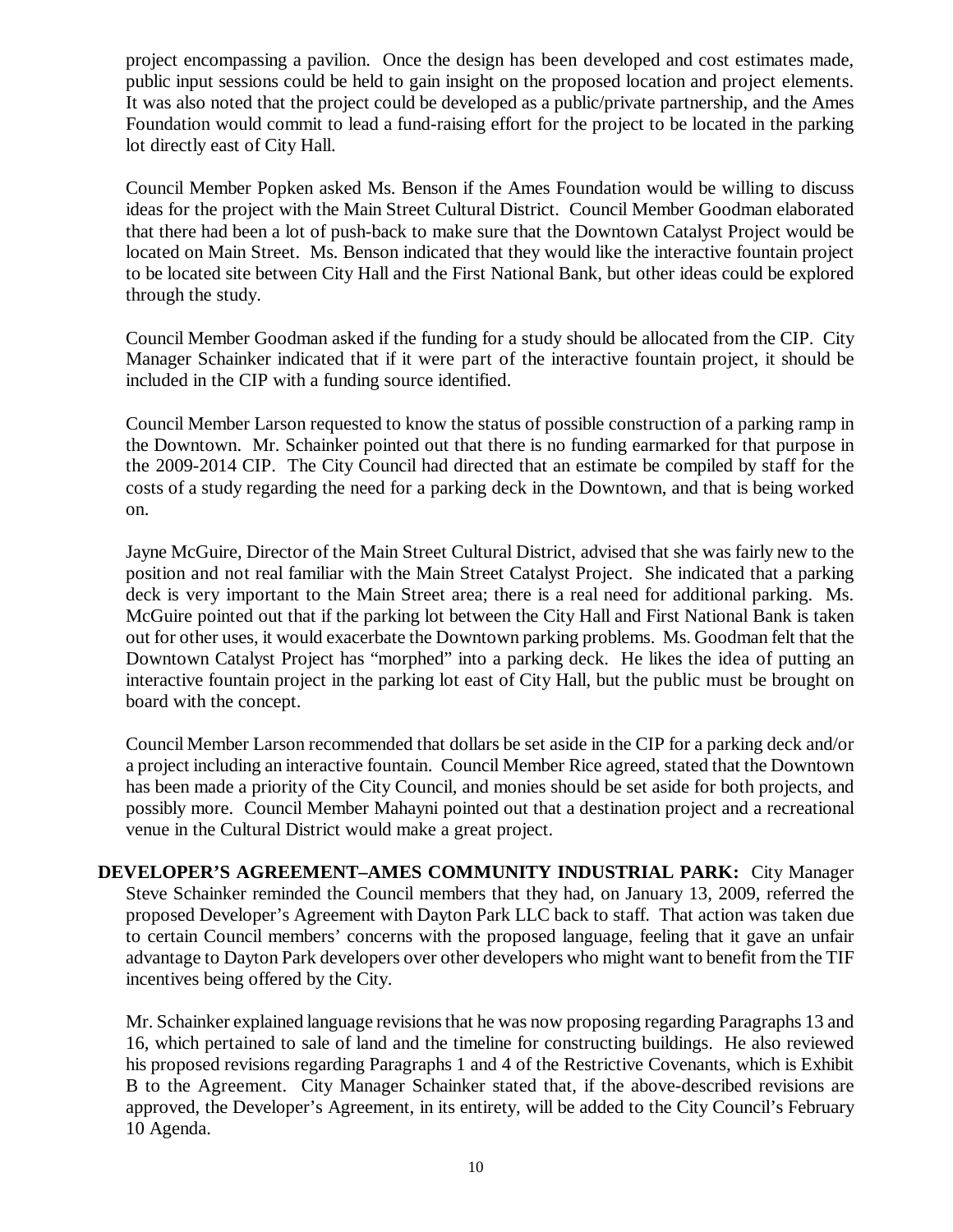City Manager Schainker recommended that the Developer's Agreement be approved prior to the third reading of the ordinance creating the TIF District.

Moved by Popken, seconded by Rice, to approve the proposed revisions. Vote on Motion: 6-0. Motion declared carried unanimously.

- **ENERGY-EFFICIENCY REBATE PAYMENTS:** Electric Services Director Donald Kom recalled that the 2008/09 CIP contains \$600,000 in the Demand-Side Management Program ("Smart Energy") to encourage individuals and businesses to upgrade equipment, facilities, and homes to use electricity more efficiently. Mr. Kom advised that two commercial customers had recently participated in the Smart Energy programs and were eligible to receive significant incentive rebate checks for their efforts to reduce lighting, heating, and cooling costs. Those businesses were:
	- 1. Lowe's Home Improvement, 120 Airport Board, which replaced 662 of its ceiling light fixtures with efficient fluorescent fixtures. It is estimated that the efficient fluorescent fixtures will save 254,870 kWh of energy annually and 46 KW of demand. This will save the customer approximately \$22,000/year. Future avoided cost (savings) for City of Ames Electric Services is \$71,487. The new lighting will reduce carbon dioxide emissions by 407,792 pounds (204 tons) annually. Lowe's rebate check will be \$39,720.
	- 2. Ag Leader Technology, 2202 S. Riverside Drive, installed a ground-source heat pump (geothermal heating and cooling system), rather than a standard electric heating and cooling system. It is estimated that the geothermal system will save 80,155 kWh of energy and 100 KW of demand/summer. This will save the customer approximately \$8,000/annually. Future avoided cost savings for the City of Ames Electric Services is \$108,016. The new system will reduce carbon dioxide emissions by 121,184 pounds/annually. The installation qualifies Ag Leader for a rebate check in the amount of \$79,700.

Council Member Goodman asked to know the total investment made by the two companies. Mr. Kom said that he would provide that information to the City Council.

Moved by Mahayni, seconded by Rice, to adopt RESOLUTION NO. 09-036 authorizing energyefficiency rebate payments to Lowe's Home Improvement in the amount of \$39,720 and Ag Leader Technology in the amount of \$79,700.

Roll Call Vote: 6-0. Resolution declared adopted unanimously, signed by the Mayor, and hereby made a portion of these minutes.

## **U. S. 69 INTERSECTION IMPROVEMENTS TRAFFIC SIGNAL REPLACEMENT (13TH AND**

**GRAND):** Moved by Mahayni, seconded by Popken, to adopt RESOLUTION NO. 09-037 accepting the transfer of land from Harold E. Pike and Julie A Pike, approving the Warranty Deed, and approving the Tenant Agreement for Harold Rake and Barbara Rake, in an amount totaling \$450; accepting the transfer of land from Iowa Seventh Day Adventist Association and approving the Warranty Deed, in an amount totaling \$600; and accepting the transfer of land from Kevin M. Bourke, approving the Warranty Deed, and approving the Tenant Agreement for Will Flynn and Rock Martin, in an amount totaling \$3,780, all pertaining to the U. S. 69 Intersection Improvements Traffic Signal Replacement  $(13<sup>th</sup>$  and Grand).

Council Member Goodman asked if it is the policy of the City to install a sidewalk, if one does not already exists, when they take over more right-of-way. Public Works Joiner indicated that the City is only receiving slivers of land off the corners of the properties.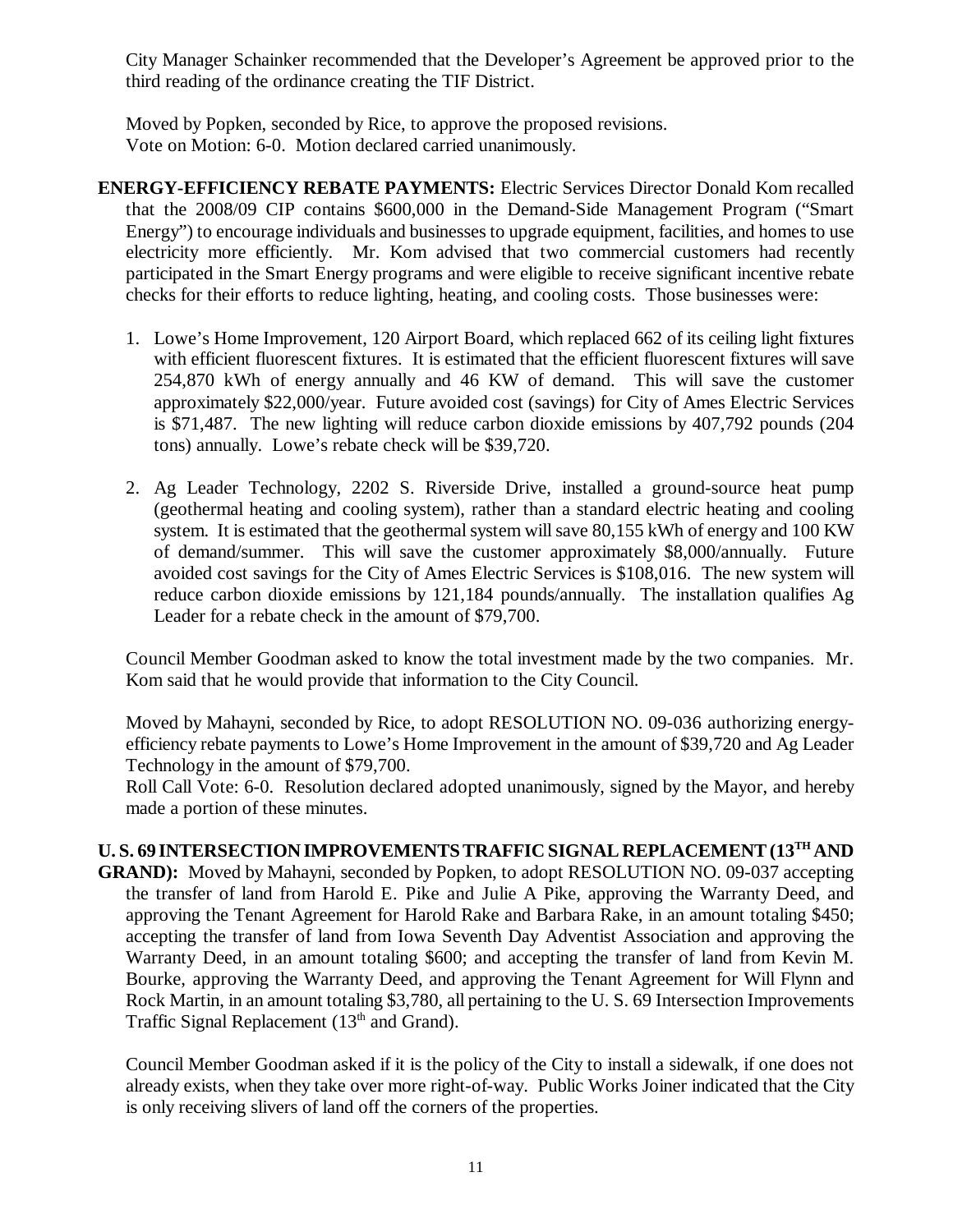Council Member Larson recalled that three property owners of the area in question had approached the City with offers to sell their properties in entirety and asked for the status of those requests. Director Joiner indicated that those offers were being evaluated, but were not part of this project.

Roll Call Vote: 6-0. Resolution declared adopted unanimously, signed by the Mayor, and hereby made a portion of these minutes.

**RESOURCE RECOVERY RECYCLABLES BUILDING AND STAGING AREA:** Moved by Mahayni, seconded by Rice, to adopt RESOLUTION NO. 09-038 authorizing staff to negotiate with owners for property acquisition of 116 Borne Avenue, 122 Borne Avenue, and 503 E. Lincoln Way for Resource Recovery Recyclables Building and Staging Area.

Roll Call Vote: 6-0. Resolution declared adopted unanimously, signed by the Mayor, and hereby made a portion of these minutes.

# **PROFESSIONAL SERVICES AGREEMENT–NORTHWEST GROWTH PRIORITY AREA**

**SANITARY SEWER STUDY:** Moved by Mahayni, seconded by Goodman, to adopt RESOLUTION NO. 09-039 approving the Professional Services Agreement with Stanley Consultants, Inc., of Des Moines, Iowa, for the Northwest Growth Priority Area Sanitary Sewer Study in the amount of \$89,150.

Roll Call Vote: 6-0. Resolution declared adopted unanimously, signed by the Mayor, and hereby made a portion of these minutes.

**CURRENT SNOW REMOVAL PRACTICES**: Public Works Director John Joiner explained the general procedures followed by the City and gave the order of priority for snow removal operations. Shared-use recreational paths that are paved are maintained in the winter by staff of the Parks and Recreation Department.

Council Member Larson asked if there is responsibility on the part of homeowners to clear sidewalks after ice storms. Director Joiner indicated that homeowners are responsible for clearing sidewalks.

Council Member Rice indicated that Council members, as well as City staff, are receiving complaints about the City's snow removal efforts, especially on residential streets. He pointed out that those streets, particularly the ones in the Old Town area, are becoming narrower and narrower due to the street not being plowed curb to curb.

Mayor Campbell commented that she had received many compliments about the City's snowremoval efforts.

Council Member Rice asked if a policy change could be made to address some of these issues. Director Joiner stated that it was not a policy issue, but is dependent on staffing and equipment. It was noted that the City only has one snow blower, and the arterial streets and collector streets are first priority.

Transit Director Kyras advised that there are 413 bus stops in the City. They concentrate first on high ridership areas and stops where they know people with disabilities board; those equate to 188 stops. There are an additional 29 stops in the Campus area where efforts are concentrated, and ISU is very willing to help clear those.

Parks and Recreation Director Nancy Carroll pointed out that her staff works very closely with the Public Works Department concerning snow removal. Some recreation paths have snow piles on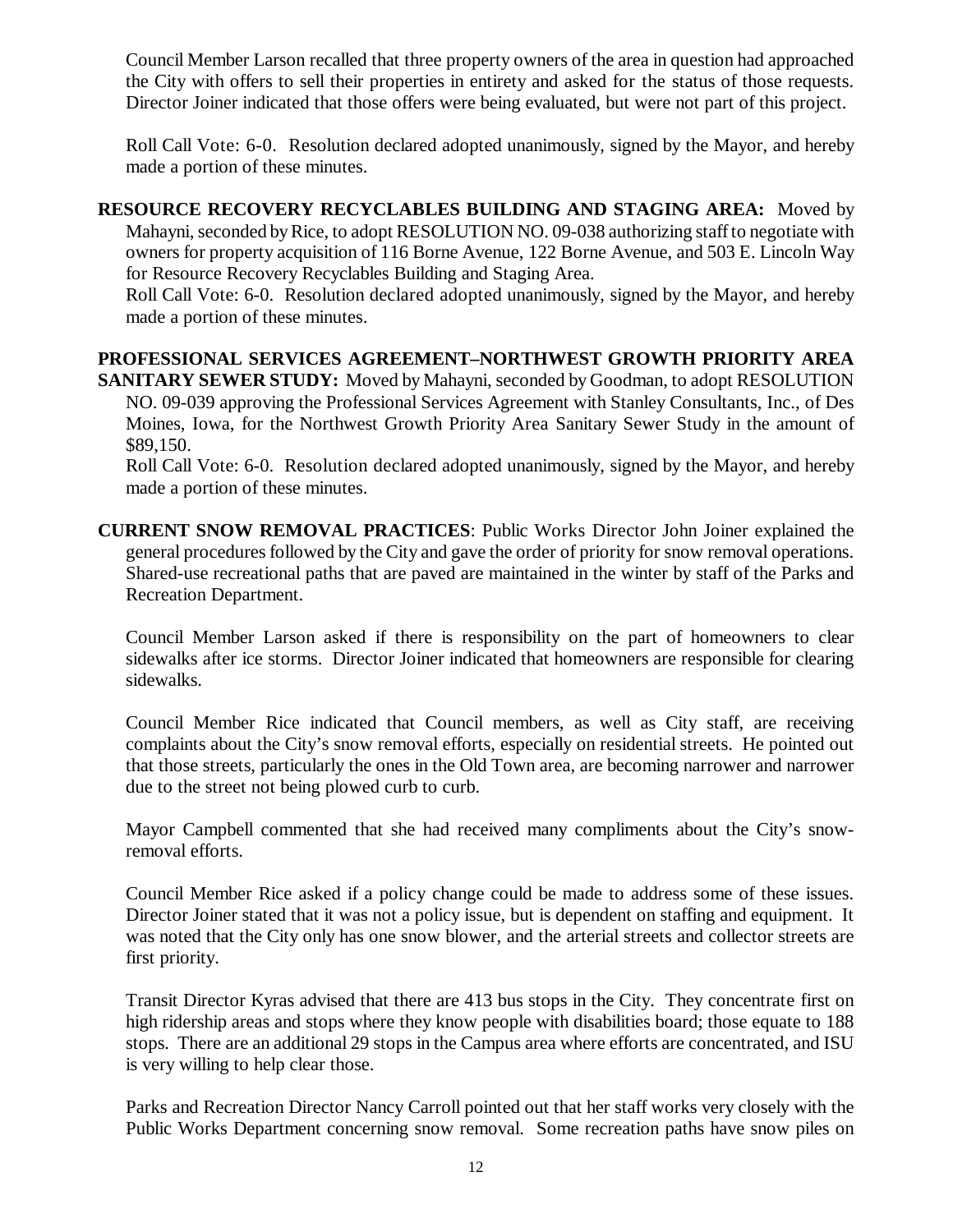them because there is literally no place else to pile it.

Ms. Carroll said that it is unknown whether the City needs more equipment. She suggested that the City, in an attempt to find some answers, send a team of staff members to the Twin Cities area to discuss possibilities with staff from that area since they have a lot of expertise in snow removal.

Council Member Goodman indicated that his frustration lies with property owners who do not attempt to clear their sidewalks. He also would like areas around bus stops cleared; otherwise, the riders are forced to wait in the street.

Moved by Goodman, seconded by Rice, to request staff to explore what other communities are doing to force property owners to make sidewalks passable in adverse conditions.

Director Joiner informed the City Council of the procedures taken when a complaint is received about a sidewalk not being cleared. Council Member Popken stated that the majority of property owners do a fine job in keeping their sidewalks clear; however, there are a few who never clear them. Council Member Goodman believes that the complaint process does not achieve the longterm results desired. He thinks that many of the sidewalks are dangerous.

Vote on Motion: 4-2. Voting aye: Goodman, Larson, Popken, Rice. Voting nay: Doll, Mahayni. Motion declared carried.

**HEARING ON VACATION OF ALLEY RIGHT-OF-WAY LOCATED SOUTH OF 3620 AND 3624 STORY STREET:** Mayor Campbell opened the public hearing. No one wished to speak, and the hearing was closed.

Moved by Mahayni, seconded by Larson, to pass on first reading an ordinance vacating the alley right-of-way located south of 3620 and 3624 Story Street. Roll Call Vote: 6-0. Motion declared carried unanimously.

Moved by Mahayni, seconded by Rice, to suspend the rules necessary for the passage of an ordinance.

Roll Call Vote: 4-2. Voting aye: Doll, Larson, Mahayni, Rice. Voting nay: Goodman, Popken. Motion failed due to the lack of a super majority vote.

# **HEARING ON SALE OF ALLEY RIGHT-OF-WAY LOCATED SOUTH OF 3620 AND 3624**

**STORY STREET:** Moved by Doll, seconded by Goodman, to table this item until the third reading of the ordinance vacating the alley right-of-way.

Vote on Motion: 6-0. Motion declared carried unanimously.

Moved by Mahayni, seconded by Rice, to reconsider the motion. Vote on Motion: 6-0. Motion declared carried unanimously.

Mayor Campbell opened the public hearing.

Moved by Doll, seconded by Mahayni, to continue the hearing until the third passage of the ordinance vacating the alley right-of-way.

Vote on Motion: 6-0. Motion declared carried unanimously.

## **HEARING ON ZONING TEXT AMENDMENT TO ALLOW REMOTE PARKING FOR USES IN PLANNED REGIONAL COMMERCIAL (PRC) ZONING DISTRICT:** Planning and Housing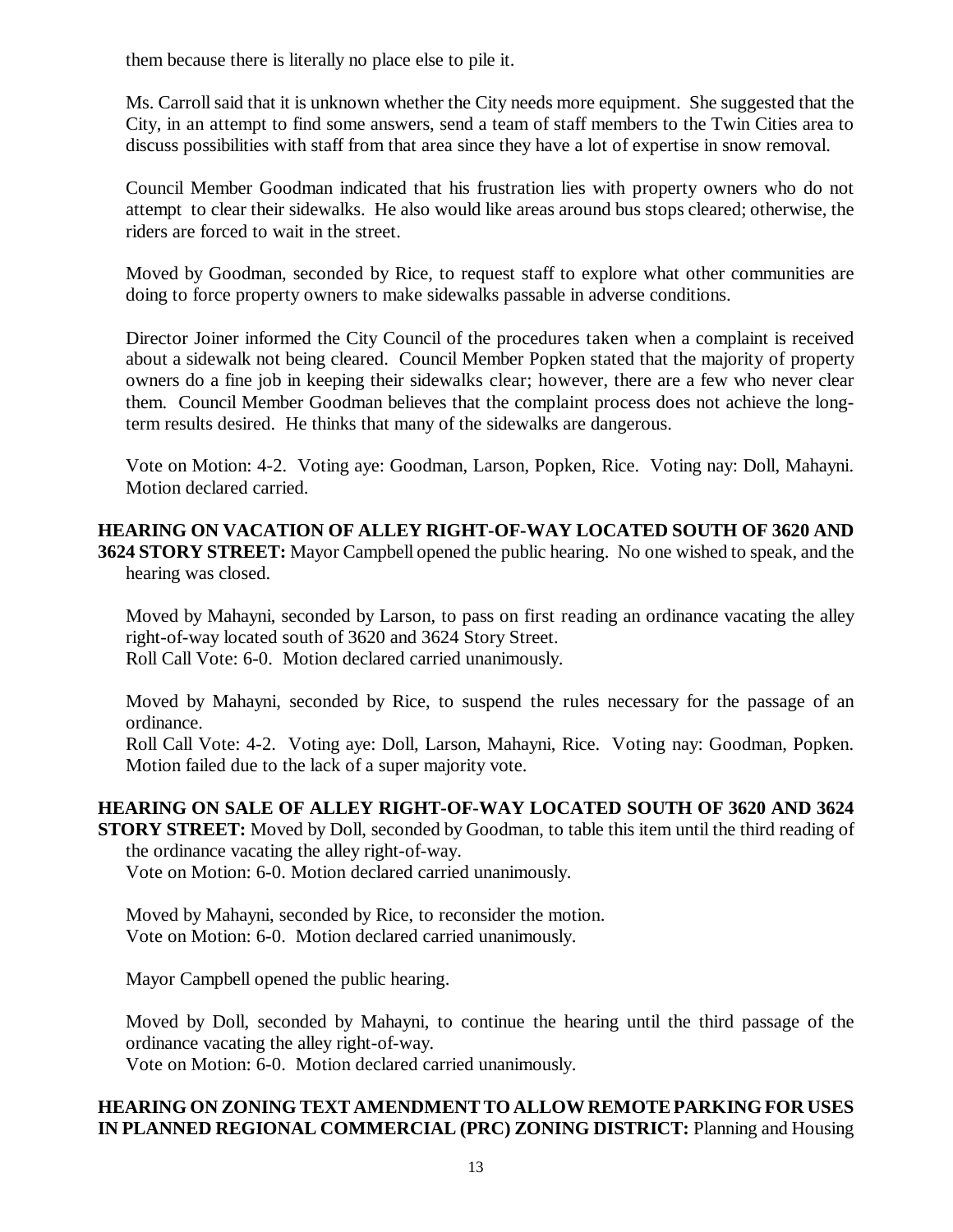Director Steve Osguthorpe explained the request. He noted that the Planning & Zoning Commission, at its meeting of January 7, 2008, unanimously recommended approval of the text amendment. Other changes proposed for Section 29.406(18) seek to clarify language and to reformat for easier understanding.

The public hearing was opened by Mayor Campbell.

Pat Burke, 6701 Westown Parkway, West Des Moines, representing North Grand Mall, said that by creating two outlots, it is hoped that they can bring in two additional restaurants. Mr. Burke requested suspension of the rules pertaining to ordinances so that engineering work could proceed.

The Mayor closed the hearing after no one else wished to speak.

Council Member Larson asked if this ordinance change has any impact any progress on the Streets of North Grand. Mr. Burke stated that it would not change the approved Adaptive Reuse Plan or plat. Mr. Osguthorpe said that it would be dependent on what the owners plan to do with the lots that are being created.

Moved by Mahayni, seconded by Goodman, to pass on first reading an ordinance making a zoning text amendment to allow remote parking for uses in the Planned Regional Commercial (PRC) Zoning District to seek remote parking in other PRC-zoned lots and to clarify and reformat the remainder of the paragraph.

Roll Call Vote: 6-0. Motion declared carried unanimously.

Moved by Mahayni, seconded by Doll, to suspend the rules necessary for the passage of an ordinance.

Roll Call Vote: 5-1. Voting aye: Doll, Larson, Mahayni, Popken, Rice. Voting nay: Goodman. Motion declared carried.

Moved by Mahayni, seconded by Doll, to pass on second and third readings and adopt ORDINANCE NO. 3981 making a zoning text amendment to allow remote parking for uses in the Planned Regional Commercial (PRC) Zoning District to seek remote parking in other PRC-zoned lots and to clarify and reformat the remainder of the paragraph.

Roll Call Vote: 6-0. Ordinance declared adopted unanimously, signed by the Mayor, and hereby made a portion of these minutes.

## **ORDINANCE CREATING TAX-INCREMENT FINANCING DISTRICT ON SOUTH BELL**

**AVENUE:** Moved by Doll, seconded by Mahayni, to pass on second reading an ordinance creating a Tax-Increment Financing District on South Bell Avenue.

Roll Call Vote: 6-0. Motion declared carried unanimously.

## **ORDINANCE MAKING ZONING TEXT AMENDMENT TO REMOVE REQUIREMENT FOR PLANNING & ZONING COMMISSION TO MAKE RECOMMENDATIONS TO ZONING BOARD OF ADJUSTMENT ON SPECIAL USE PERMIT APPLICATIONS:** Moved by Mahayni,

seconded by Rice, to pass on second reading an ordinance making zoning text amendment to remove requirement for Planning & Zoning Commission to make recommendations to Zoning Board of Adjustment on Special Use Permit applications.

Roll Call Vote: 6-0. Motion declared carried unanimously.

## **ORDINANCE AMENDING SECTION 22.4(1) OF MUNICIPAL CODE DESCRIBING AUTHORITY OF CITY MANAGER WITH RESPECT TO TEMPORARY OBSTRUCTIONS:**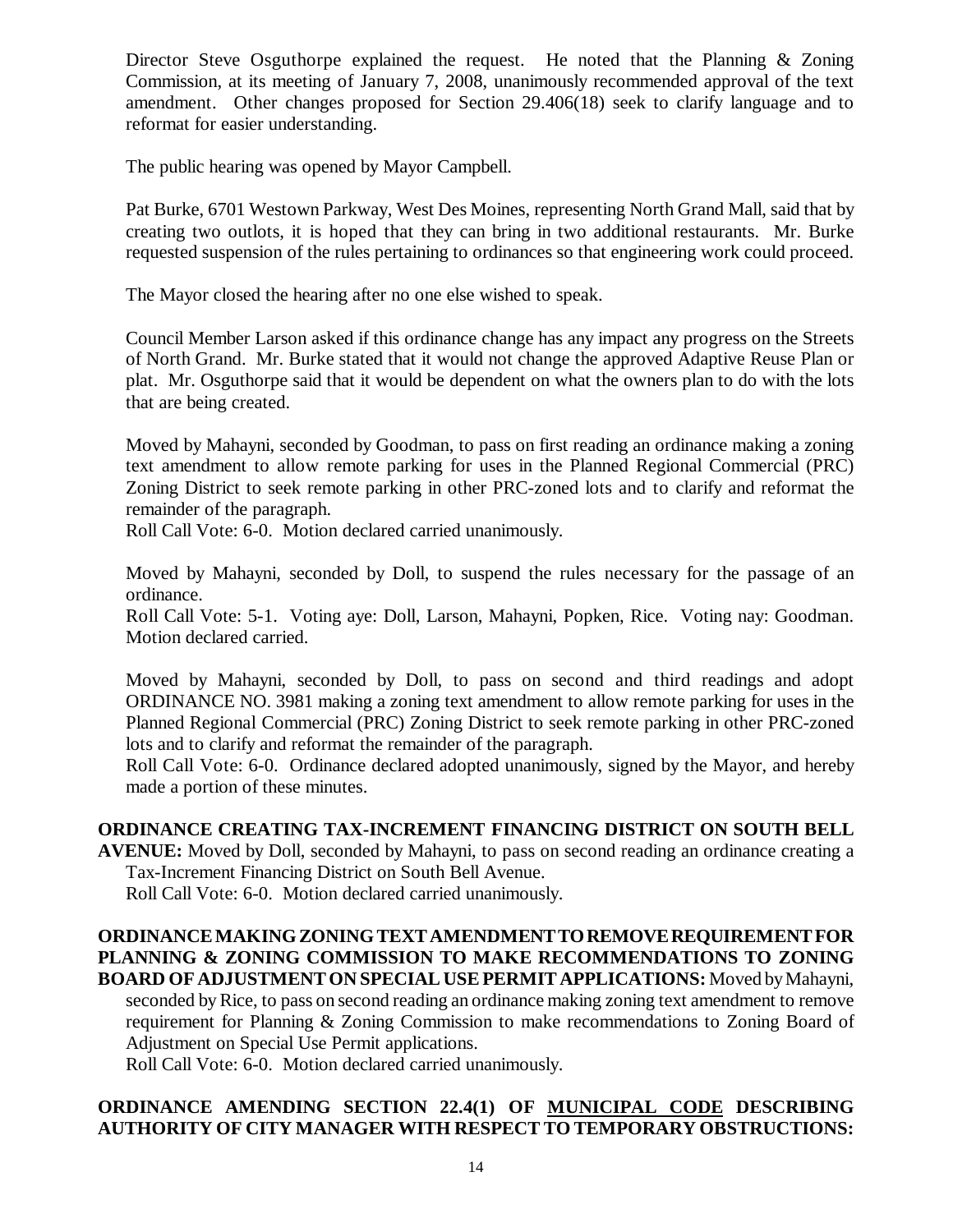Moved by Mahayni, seconded by Doll, to pass on second reading an ordinance amending Section 22.4(1) of Municipal Code describing authority of City Manager with respect to temporary obstructions

Roll Call Vote: 6-0. Motion declared carried unanimously.

**COMMENTS:** Moved by Larson, seconded by Goodman, to refer to staff the letter from Chuck Winkleblack dated January 23, 2009, regarding zoning certain land HOC and to request staff to report on the overlays in the area when it comes back to the Council. Vote on Motion: 6-0. Motion declared carried unanimously.

Moved by Rice, seconded by Goodman, to direct staff to make contact with the Friends of Carr Pool on the covered-pool idea and the idea of keeping Carr Pool open.

Council Member Rice said that many of the thoughts that he has been hearing from the Friends group and others are very viable, particularly the covered pool, which would be separate from the Aquatic Center. He felt that it was very "un-Ames" to not meet with the group to discuss a private/public partnership.

Council Member Goodman pointed out that direction had already been given to staff regarding Carr Pool, and he would be more willing to discuss this if a decision had not already been made by the City Council.

Council Member Larson said that he is a proponent of private/public partnerships; however, he feels that it is not the City's mission to necessarily design the program and recruit the private side of the partnership.

Council Member Goodman said that the Carr Pool request seems almost identical to the Dog Park and the Skate Park except that Carr Pool is preservation, not creation. Council Member Larson disagreed, stating that the private sector stepped up first on those projects.

Council Member Mahayni agreed with Council Member Larson that a solid proposal for a public/private partnership would need to be presented before he would be willing to change his mind. He has only heard what not to do, i.e., "Do not close Carr Pool." Council Member Rice disagreed, stating that there had been many innovative ideas offered from the Friends group and others.

It was pointed out by Council Member Doll that the skate park and the dog park were new services.

Motion withdrawn by Rice.

City Manager Schainker pointed out that innovative ideas being presented by the Friends group and others are really design and engineering issues. If the City Council is serious about exploring those, services from outside sources with appropriate expertise will be needed. Council Member Rice indicated that it is not known what is needed until the City is willing to listen to the Friends group.

Moved by Mahayni to refer to staff the request by the Library Board for reallocation of funds.

Council Member Goodman indicated that the Council had agreed not to refer items to staff that were placed around the dais because the Council members had not had time to review the issue.

Motion died for lack of a second.